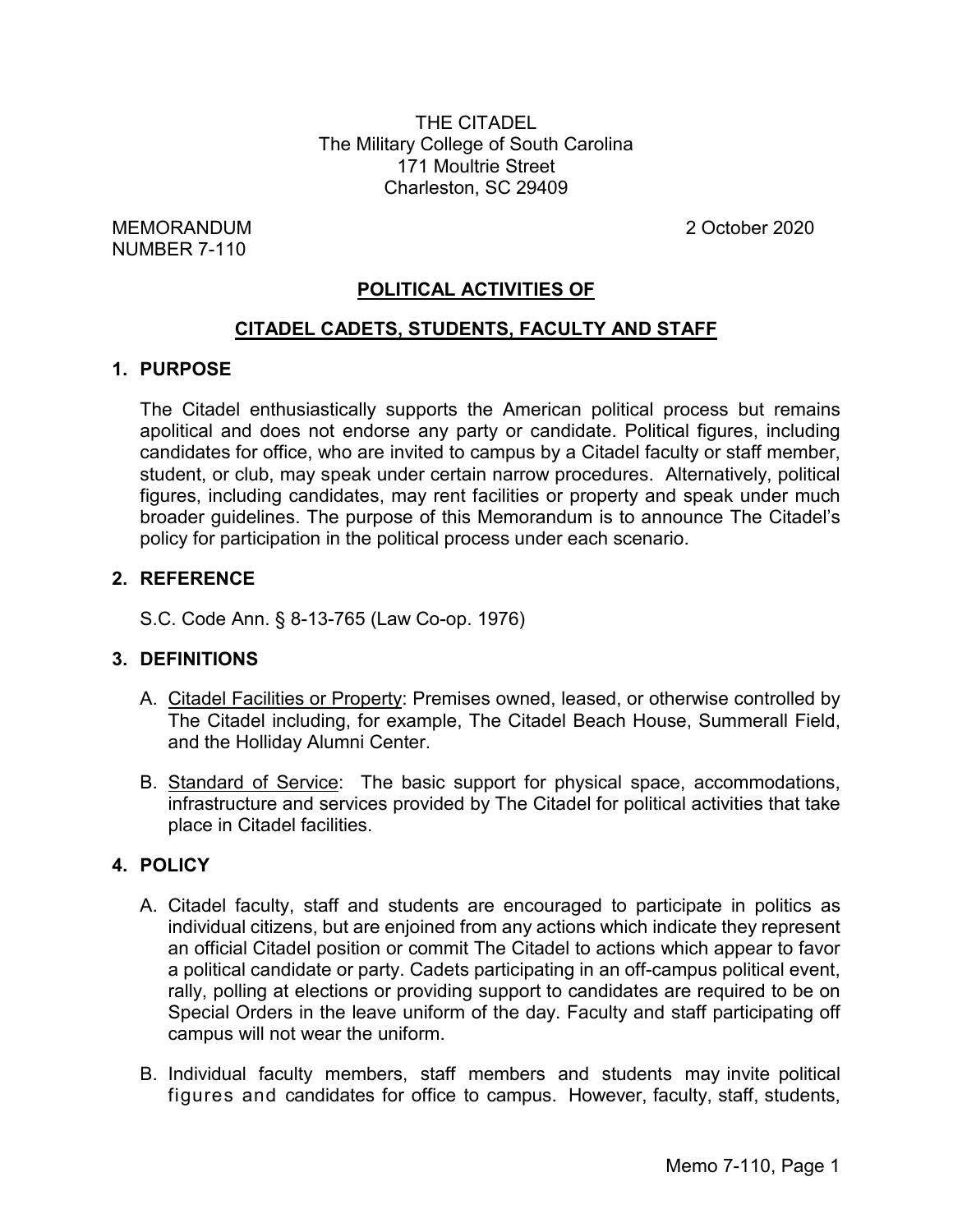and student groups may not invite political figures and candidates to campus without coordination with and approval from the Institutional Planning Council (IPC). The Citadel will provide the following standard of service to such candidates or speakers.

- 1. Meeting space,
- 2. 'Green' room (pre & post event),
- 3. Standard seating,
- 4. Podium,
- 5. Audio / Video capability,
- 6. 1 table for display / distribution of speaker's material, and
- 7. Parking:
	- a. 1 reserved space for the speaker and
	- b. 3 reserved spaces for a speaker with authorized security.
	- c. Solicitation is not permitted at events or speeches made at the invitation of a Citadel faculty, staff, student or club. Outside guests are permitted as space permits and by Club invitation only.
- D. The Citadel may rent facilities or property to political candidates or speakers on the candidate's or speaker's request. Citadel facilities or property will only be made available to political candidates on such a request after coordination with the Institutional Planning Council (IPC). The use of facilities or property does not reflect support of The Citadel. Facilities or property will only be made available after payment of fees by the candidate and coordination of services with the appropriate Citadel authority, pursuant to Memorandum No. 2-4, Use of Citadel Facilities (under revision).

## **5. COMPLIANCE**

Failure to comply with this Memorandum may result in criminal prosecution, revocation of the privilege of the use of Citadel facilities or property, and/or disciplinary action.

## **6. NOTES**

### **A. Dates of Official Enactment and Amendments:**

Approved by Vice President for Communications and Marketing on 2 October, 2020.